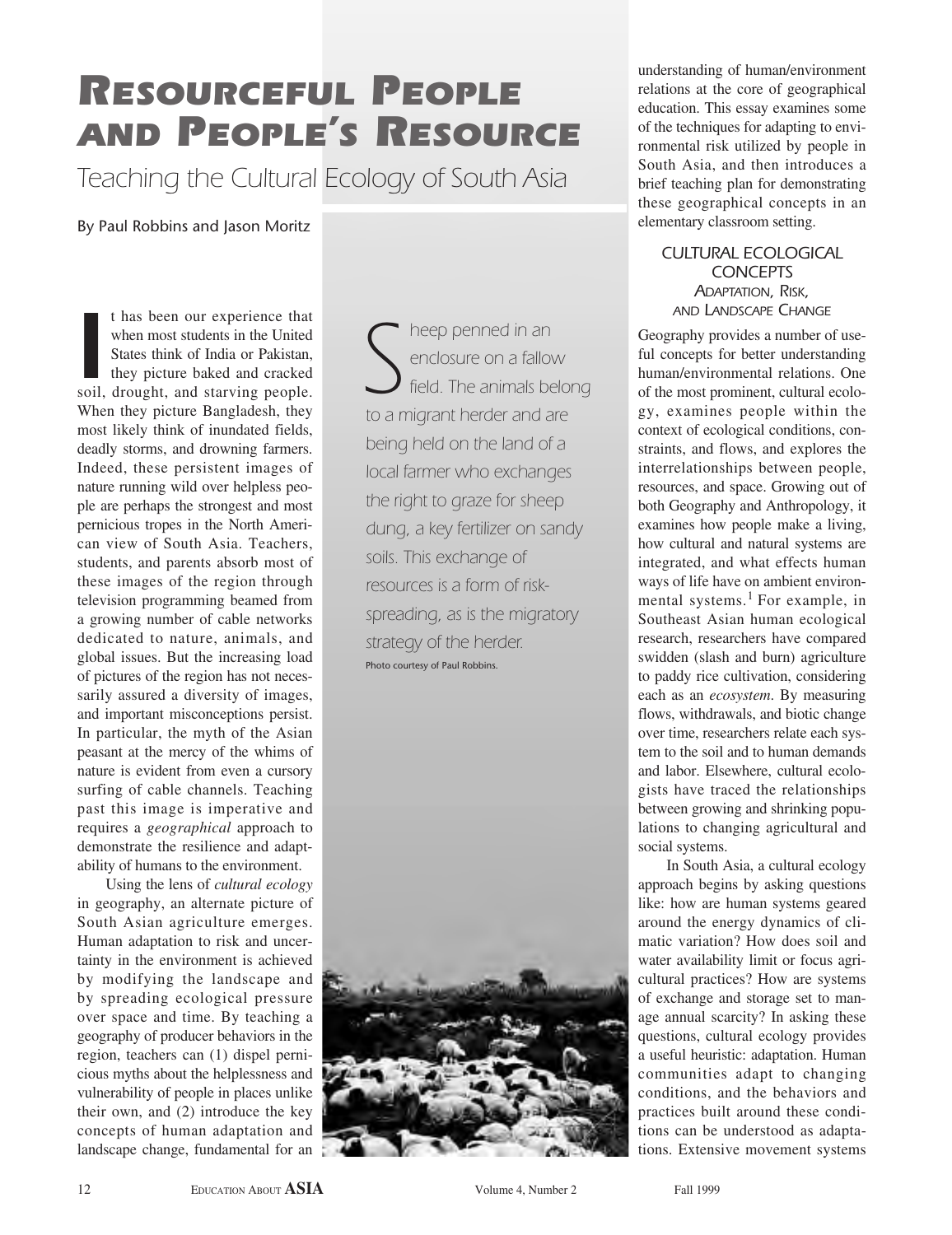of nomadic herders in deserts, exhaustively dug and maintained terrace systems for mountain agriculture, and social systems for managing irri-gation channels in fertile river valleys, might all be seen as adaptive strategies adopted in particular contexts.<sup>2</sup> This concept can be coupled with the idea of risk, defined as "the likelihood of a range of possible outcomes resulting from a decision or course of action" and the idea of uncertainty, defined as "the possibility of more than one outcome resulting from a particular course of action . . . the probability of one outcome being *unknown*."<sup>3</sup>

People in South Asia face both risk and uncertainty. Knowing that rain fails one year out of four in arid Pakistan, for example, farmers face risk. Add to this the uncertainty of a catastrophic event, and the farmer must either creatively adapt or else periodically waste precious seeds, water, land, and labor. For example, seeds may be sown in the time prior to when rain is expected to come, but if the timing of yearly rainfall varies greatly, that may be a risky strategy. The notion of adapting to risk is, therefore, an important part of human production strategies. Human beings do not only adapt to current conditions; they plan for contingencies and hedge their chances against risky and uncertain situations. Rather than sowing seeds before an expected rain, for example, farmers in some cultures wait until the first rain arrives before planting, therefore reducing risk.

A further geographical and cultural ecological lens for viewing producer behaviors is that of landscape change. Most often, this area of study is associated with the examination of the degradation that accompanies human action in the environment. Equally important, however, are those cases of *creative destruction*, where humans create new landscape conditions that are stable, productive, and sustainable over time. These modifications might range from small mounds for agriculture to reclamation of land from the sea. In Bangladesh, the complex ecosystems created in rice-field agriculture, carved out of saturated wetlands, represent such an alteration. In Pakistan during the 1980s, producers quickly adapted mountainous terrain for intensive farming of exotic crops when resource pressure changed as a result of Afghani refugee inundation.

*A grain storage bin for*<br>*a rural household in*<br>The bin holds enough for *a rural household in western Rajasthan. The bin holds enough for subsistence needs should a single monsoon fail. The construction materials are traditional: mud, dung, and straw.* Photo courtesy of Paul Robbins.



In both of these cases, intimate knowledge of the local ecology is used to transform the landscape, to adapt to changing conditions, and to lower risks in production.

Taken together, these geographical tools turn our attention to particular questions in the human ecology of South Asia and move beyond popular misconceptions, asking how human beings create stability amidst tempestuous variability and productivity where risk and uncertainty are high. For pedagogy, adaptation in arid zones, mountains, and saturated lands make

particularly clear examples. In these more extreme regimes, harvesting and storage of crops, and altering of the land all demonstrate the adaptive character of producers under stress.

# *CULTURAL ECOLOGY IN SOUTH ASIA RISK SPREADING, WATER HARVESTING, AND MOUNTAIN TERRACING*

The monsoon rain that drives seasonal South Asian agriculture is always an unsure bet. Producers face a known risk of failed harvests every few years. In the areas where capital development is most extensive, the risk of monsoon failure is ameliorated with tubewell pumping from deep aquifers. In many areas, however, groundwater supplies have been depleted, or even where they remain, they may only be tapped by wealthy producers. A majority of South Asian producers in arid lands still rely on the rain. Given the inter-annual variation in monsoon moisture, such reliance has to be tempered with a mechanism for averting disaster. The tendency in subsistence production towards risk-averse behavior is nearly universal; farmers and herders around the world are usually willing to reduce maximum returns in exchange for a lower annual chance of disaster or failure. In practical terms, this means the investment of time, labor, and resources in production techniques, infrastructure, and social networks that can be called upon during times of scarcity. In arid India, for example, joint family household networks spread risk of crop failure over large groups and areas, assuring that somewhere a household surplus may be called upon in case of disaster or shortage. These networks provide a social circuitry through which livestock and labor can be moved from village to village, where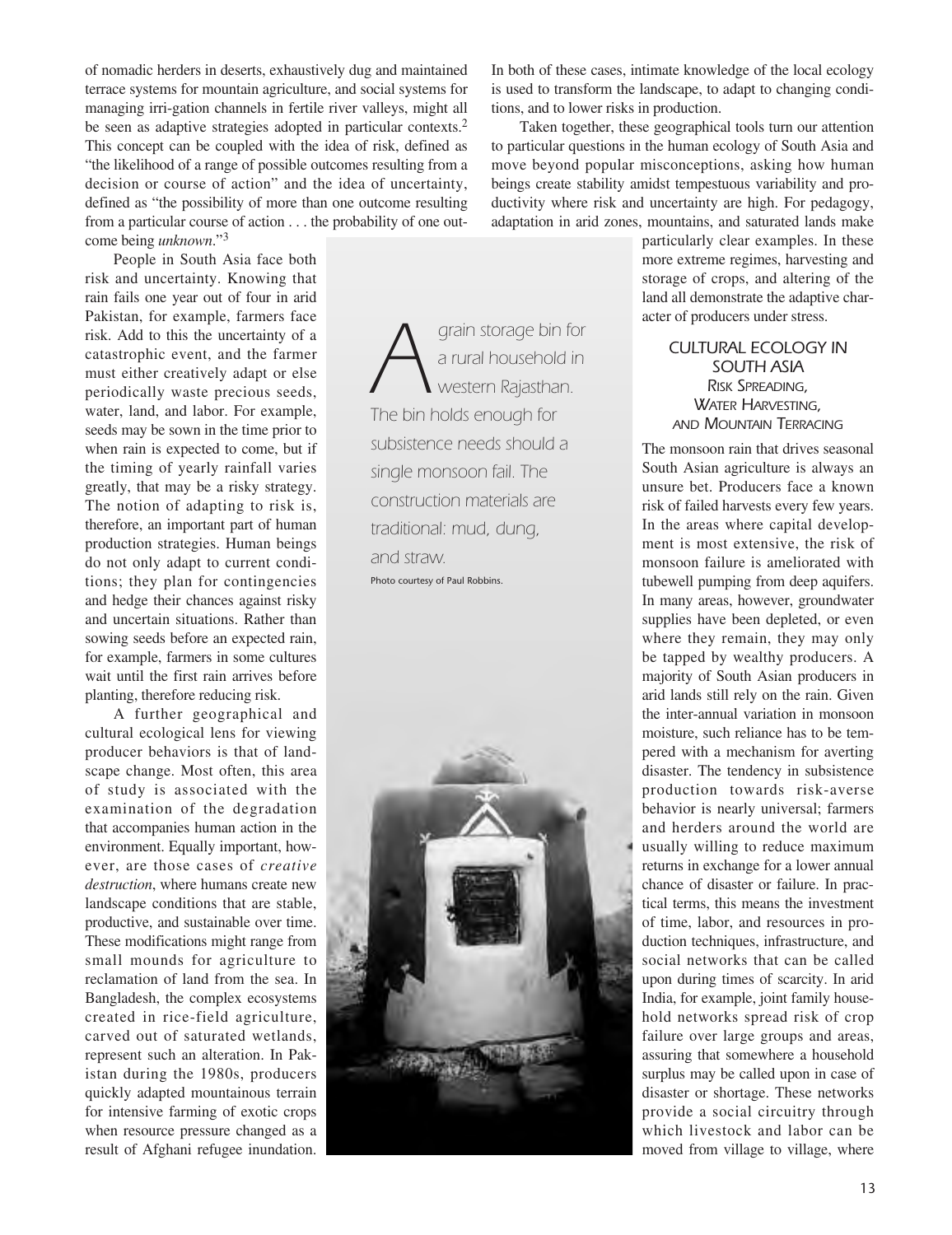needed. At the same time, however, producers in extended kin networks like these can be sure that someone in the family will call upon their aid on a regular basis, thus reducing returns overall.

Similarly, producers store value in domesticated livestock, including sheep, buffalo, camels, and goats. In good years, herds increase rapidly, with up to 200 percent annual returns in fast-reproducing species like goats and sheep (see photo on page 12). In times of distress, producers cut their losses through animal sales, thus averting disaster. Simpler techniques for risk spreading also exist. In arid regions, wild grasses are often planted alongside crop species. These wild species make excellent fodder, but more importantly, can store for up to a decade

if carefully piled and stacked. With reserves in storage for ten years, producers are not forced to migrate with their animals with every bad monsoon. Desert households usually keep one and sometimes two years of grain in storage against the possibility of total crop failure and use a variety of carefully adapted techniques to protect fodder and grain in the interim (see photo on page 13).

Similarly, water itself is traditionally harvested throughout the subcontinent with a staggering range of technologies: canals for routing water from catchments, deep wells situated in key sites relative to groundwater flow, tanks to feed irrigation, and recharge basins to fill aquifers. In the drier plateau country of South India, temple tanks and catchment basins, religiously proscribed and controlled, are linked to traditional irrigation schemes that depend on seasonal access, even in good rainfall years. In Gujarat, *baolis*, or step wells, are carved into the earth and reinforced with stone. These draw upon deep aquifers and provide a sure source of dry-season water. In central Rajasthan, complex systems of silt ponds are scattered through the landscape to feed groundwater. The recharged aquifer is tapped in shaft and step wells for irrigation. These waters may be drawn using a number of traditional technologies including the Persian wheel driven by ox or camel (see photo, this page). These all represent deliberate alterations of the landscape for the control of resources and of risk. By diverting natural flow of surface water, feeding and tapping groundwater, and impounding catchments, producers reduce the chances

**The "Persian Wheel" draw<br>
water from a shallow we<br>
using a belt carrying sma<br>
vessels. The wheel is driven by** *he "Persian Wheel" draws water from a shallow well using a belt carrying small animal power yoked in the circle behind the wheel. A mixture of modern and traditional materials is visible here; an aluminum metal beam steadies the mechanism; the cups are ceramic; the belt is made from plant fibers.* Photo courtesy of Paul Robbins.



of crop failure, disaster, or forced migration.

Many of the region's more notable adaptations occur at scales beyond the household and take the form of collective action. Irrigation systems, managed through carefully coordinated systems of labor, are the hallmark of South Asian "village republics" in India. Likewise, hill forests in Nepal are conserved through collective controls that underlie village solidarity. In another example, village tree stocks throughout the subcontinent are protected in sacred groves (*orans*) where cutting of valuable trees is forbidden, enforced through mutual agreement, and marked in the landscape as cultural artifacts: sacred islands of biodiversity. In all of these examples, the adaptive behaviors go beyond the individual to the group, rep-

resenting instead larger ecological adaptations held together by cultural norms.

Perhaps most dramatically, the terracing of the mountain landscape in the Himalayan regions of Pakistan, Nepal, and India represents one of the most ancient marks of risk management through the investment of time and labor. Terraces carved out of the mountain slope enable the planting of corn, millet, and, most remarkably, rice in steep terrain and at relatively high altitudes. Like irrigation systems, step wells, and community forests, these carefully maintained fields exemplify the ways in which producers invest labor and resources to spread risk and raise productivity through the modification of the landscape.

## *CRISES IN ADAPTATION MARKET LOGIC AND KNOWLEDGE*

These traditional systems have not gone unchanged by pressures in the region. The two most significant contributions to change are declines in traditional knowledge systems and the pressures of the market. In the first case, new technologies have come to displace older ones and to push the necessary supporting knowledge from the minds and memories of producers. The post-independence development orientation towards large dams and green revolution technologies, for example, pushes aside the traditional adaptations like groundwater harvesting, intercropping, and ethnobotany. Not only are techniques displaced, but the knowledge systems that support them also quickly disappear. The maintenance of recharge tanks for groundwater, for example, requires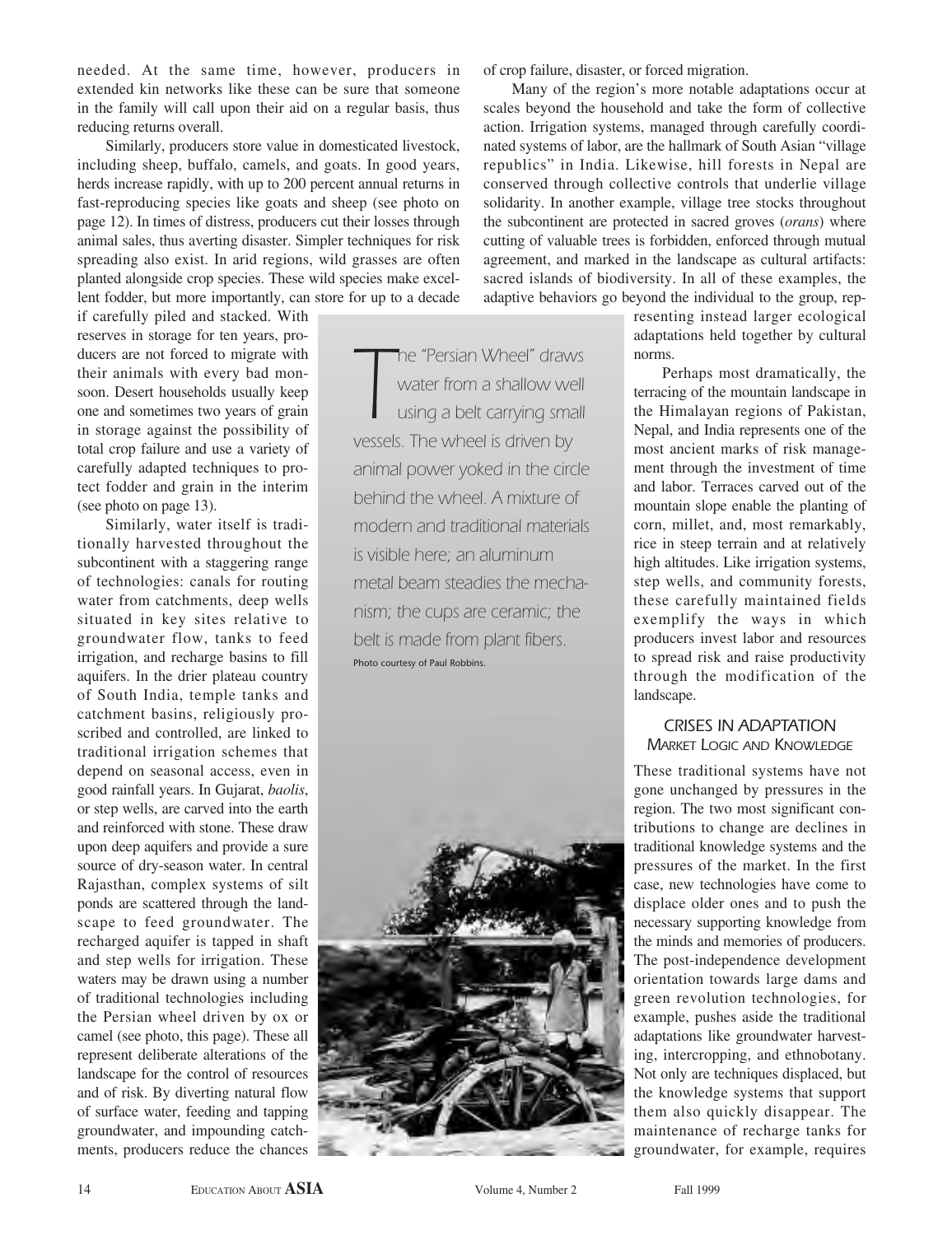specialized experience

and information, unknown to university-trained engineers and unappreciated by contemporary planners. These riskcontrolling knowledges may vanish in a single generation, and where newer technologies fail to adequately provide for producer needs, it may be too late to recover this information, now lost to history.

In the second case, the pressures of commodity marketing have begun to change the structure of risk itself; while the traditional risk-averse system reduces maximum output, the market provides greater output but with higher risk and inter-annual returns. With the advent of green revolution technologies in agriculture that demand capital-intensive inputs like pesticides and fertilizers, the cash returns for marketed commodities must be increased. This system of incentives is inherently riskier, especially for capital-poor producers who may lose their stake in the first major crop failure. In the process, wealthier producers emerge at an advantage, traditional knowledges are de-emphasized, and the regional cultural ecology changes to higher-risk crops, fewer systems of storage, and less socially organized methods of risk spreading.

While many geographers celebrate the advances of green revolution technologies, more detailed study of household adaptations and farming strategies reveal problems. Negative repercussions of the green revolution include soil degradation from high input rice cultivation in Bangladesh, the disintegration of tribal community through integration with markets in India's far northeast, the unexpected pressures on pastoral systems caused by cropping intensification, and the crisis of landlessness growing from the accumulation of land. Similarly, large-scale irrigation projects for agricultural production appear progressive on paper, but study of regional cultural ecology often shows them to be unsustainable over time. Moreover, cultural ecological analysis reveals that these transformations of regional production have differing and disproportionate impacts on women and the very poor. In sum, cultural and social ecology presents a fundamental challenge to many development orthodoxies.

For these reasons, it is essential that students learn to employ a cultural ecological perspective to understand producer ways of life in South Asia. By using this kind of geographic approach, it becomes evident (1) that village production systems are not at the mercy of nature but are carefully integrated into natural patterns through cultural systems that reduce risk and uncertainty; (2) that these systems reduce risk of disaster and failure through adaptation of production and landscape; and (3) that many technological and market changes endanger carefully adapted systems for survival. Teaching human adaptation, risk control, and landscape change is therefore essential to any curriculum on the geography of South Asia.

## *TEACHING HUMAN ADAPTATION AND LANDSCAPE CHANGE*

These concepts from cultural ecology make good teaching material in geography, social studies, and earth sciences at any level. In classrooms, these concepts are especially helpful ways of bridging students with apparently distant landscapes and cultures. The following exercises are directed towards teaching the concepts of risk, adaptation, and landscape change to elementary school students. They are prepared for world geography classrooms, to be completed in less than an hour, and to lay the foundations for a variety of follow-up exercises.

A first exercise introduces the concepts of adaptation and risk, asks students to imagine and create risky situations and responses to risk, and prepares students for future discussions of human adaptation to risk in South Asia. First, the instructor introduces "adaptation" and "risk" using the simple definitions provided above and a few of the examples. The students are then paired up and instructed to construct collages of risky situations using simple materials, including magazine clippings, construction paper, glue, and pens. On the reverse side, they then write a short plan about how they would deal with the situation and prepare for future problems like it. These can be discussed with the larger group, using questions that emphasize the kinds of sacrifices, investments, and decisions required in preparing for known but unpredictable events. Would such a plan be carried out alone or as a form of group organization? Is the investment worth the reduction of risk? These can be brought back to examples from South Asia: pastoral nomadism in arid regions, agricultural terraces in mountains, irrigation channels in river valleys. Follow-up lessons draw upon the basic examples of risk aversion envisioned by students to underline the logics and resourcefulness of producers in India, Bangladesh, and Pakistan.

A second exercise introduces the concept of adaptive landscape change. Here, students modify their own environment as an imaginary disaster looms. Students are first introduced to the idea of "landscape change" as both the unintentional forces of degradation and as the novel sustainable conditions that accompany human action in the environment. They are then paired up and given an "Impending Disaster Card" describing a foreseeable natural hazard ranging from the small to the catastrophic; drought and flood, for example, are a good place to start, but the range of risks and hazards leaves plenty of room for local specificity and creativity. They can then prepare a map, diagram, or picture presenting their preparations for the disaster/risk, considering the ways in which they might build, plant, dig, or otherwise engineer a solution.

Class discussion can draw out the "unintended" effects of landscape alterations, changes in plant cover, erosion, or other unwanted or unplanned changes resulting from their solution. The lesson can then be returned to the examples of landscape change mentioned above, including rice field cultivation, terracing, well construction, or any other examples with which the instructor is more comfortable and familiar. Follow-up exercises might involve sketching students' landscape-altering solutions to problems, binding these, and comparing them to photographs or slides of land-altering adaptations in South Asia and elsewhere, including dams, silos, reserve forests, etc.

These exercises provide an accessible entry into basic geographical concepts for students at the elementary level and can be used in any sort of geography class. They also lay a foundation for longer units on the geography of South Asia. With a richer vocabulary to describe human actions and impacts, a slide show of South Asia (or any other region) can